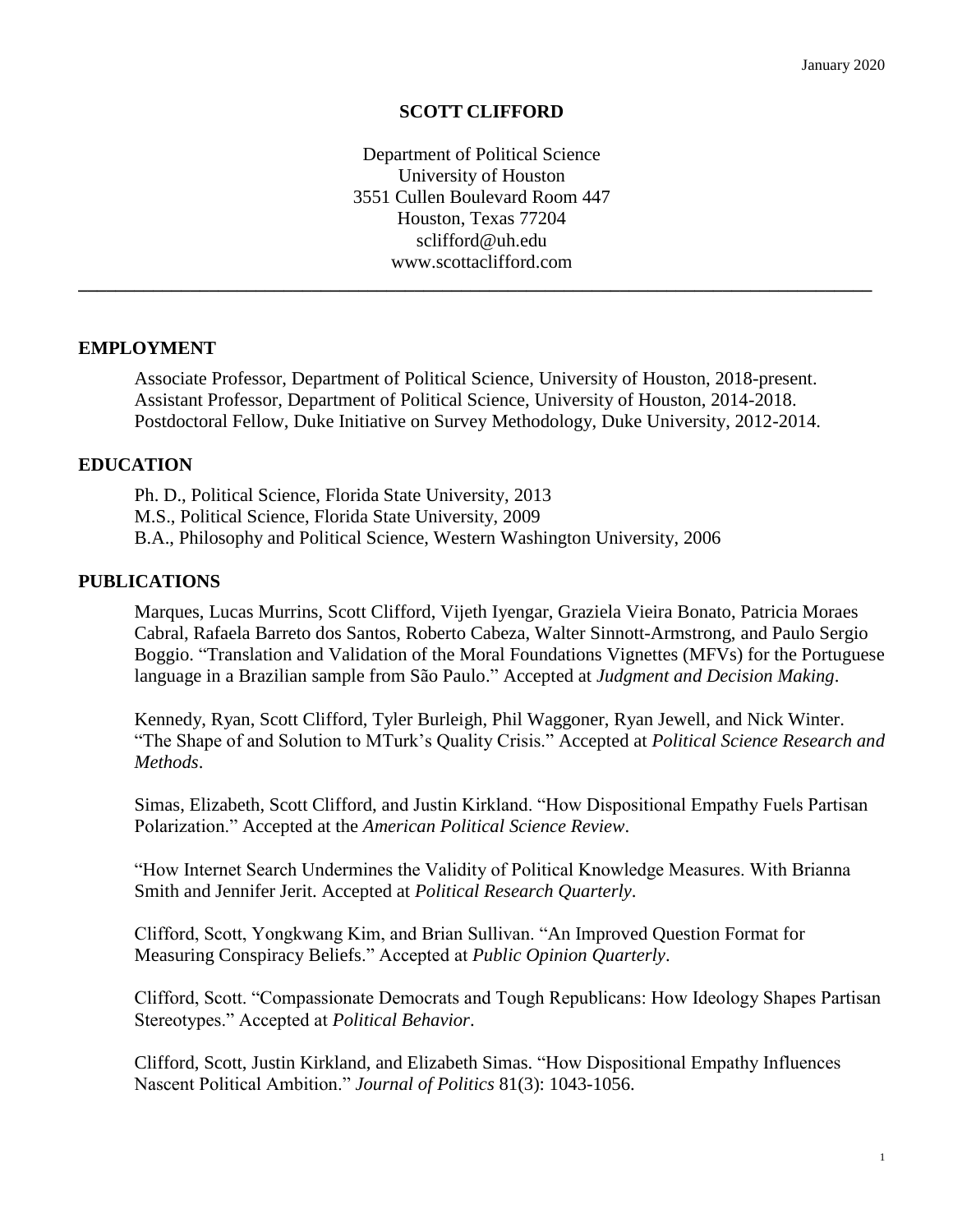Clifford, Scott. 2019. "How Emotional Frames Moralize and Polarize Political Attitudes." *Political Psychology* 40(1): 75-91.

Clifford, Scott. 2018. "Reassessing the Structure of Presidential Character." *Electoral Studies* 54: 240-247*.*

Clifford, Scott and Jennifer Jerit. 2018. "Disgust, Anxiety, and Political Learning in the Face of Threat." *American Journal of Political Science* 62(2): 266-279.

Thomas, Kyle A. and Scott Clifford. 2017. "Validity and Mechanical Turk: An Assessment of Exclusion Methods and Interactive Experiments." *Computers in Human Behavior* 77: 184-197.

Clifford, Scott. 2017. "Individual Differences in Group Loyalty Predict Partisan Strength." *Political Behavior* 39(3): 531-552.

Clifford, Scott and Spencer Piston. 2017. "Explaining Public Support for Counterproductive Homelessness Policy: The Role of Disgust." *Political Behavior* 39(2): 503-525.

Clifford, Scott and Jennifer Jerit. 2016. "Cheating on Knowledge Questions in Online Surveys: An Assessment of the Problem and Solutions." *Public Opinion Quarterly* 80(4): 858-887.

Clifford, Scott, and Ben Gaskins. 2016. "Trust Me, I Believe in God: Candidate Religiosity Signals Trustworthiness." *American Politics Research* 44(6): 1066-1097.

Clifford, Scott, and Dane G. Wendell. 2016. "How Disgust Influences Health Purity Attitudes." *Political Behavior* 38(1): 155-178.

Clifford, Scott, Ryan Jewell, and Philip Waggoner. 2015. "Are Samples Drawn from Mechanical Turk Valid for Research on Political Ideology?" *Research & Politics* (December): 1-9.

Clifford, Scott, Vijeth Iyengar, Roberto Cabeza, and Walter Sinnott-Armstrong. 2015. "Moral Foundations Vignettes: A Standardized Stimulus Database of Scenarios Based on Moral Foundations Theory." *Behavior Research Methods* 47(4): 1178-1198.

Clifford, Scott and Jennifer Jerit. 2015. "Do Attempts to Increase Respondent Attention Increase Social Desirability Bias?" *Public Opinion Quarterly* 79(3): 790-802.

Clifford, Scott, Jennifer Jerit, Carlisle Rainey, and Matt Motyl. 2015. "Moral Concerns and Culture War Attitudes: Investigating the Influence of Elite Rhetoric." *Political Communication* 32(2): 229- 248.

Clifford, Scott and Jennifer Jerit. 2014. "Is There a Cost to Convenience? An Experimental Comparison of Data Quality in Laboratory and Online Studies." *Journal of Experimental Political Science* 1(2): 120-131.

Clifford, Scott. 2014. "Linking Issue Stances and Trait Perceptions: A Theory of Moral Exemplification." *Journal of Politics* 76(3) 698-710.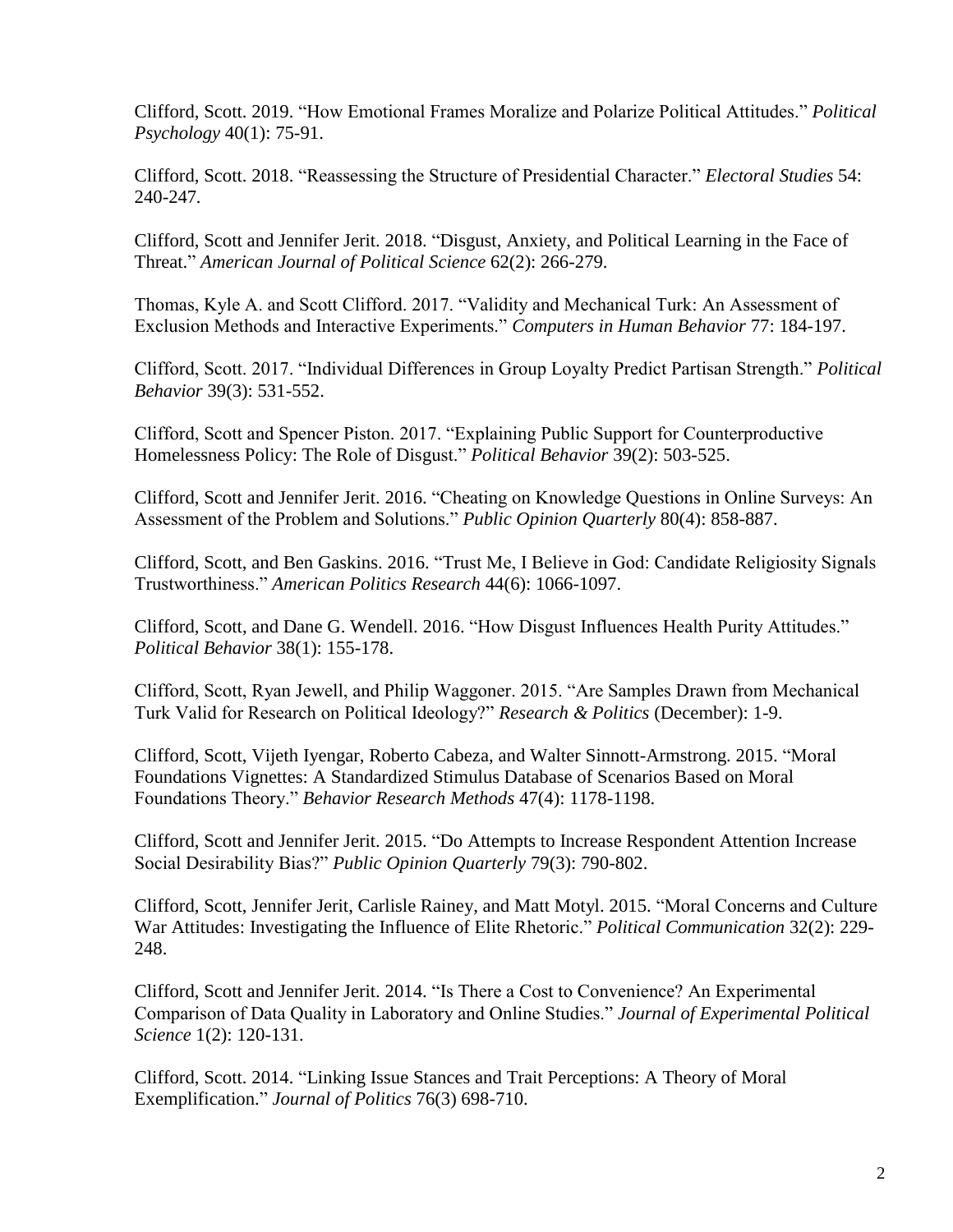Clifford, Scott and Jennifer Jerit. 2013. "How Words Do the Work of Politics: Moral Foundations Theory and the Debate over Stem Cell Research." *Journal of Politics* 75(3): 659-671.

Jerit, Jennifer, Jason Barabas and Scott Clifford. 2013. "Comparing Contemporaneous Laboratory and Field Experiments on Media Effects." *Public Opinion Quarterly* 77(1): 256-282.

Clifford, Scott. 2012. "Reconsidering the Unequal Representation of Latinos and African-Americans." *Journal of Politics* 74 (3): 903-916.

## **SELECTED WORKING PAPERS**

"How Moral Motivations Link Issue Ownership and Trait Ownership."

"Disgust Sensitivity and Support for Immigration Across Five Nations." With Francisco Cantu, Cengiz Erisen, and Dane Wendell.

"Increasing the Generalizability of Survey Experiments Using Randomized Topics: An Application to Partisan Cues." With Thomas Leeper and Carlisle Rainey.

## **BOOK REVIEWS**

Review of *Anxious Politics: Democratic Citizenship in a Threatening World*, Bethany Albertson and Shana Kushner Gadarian. *Journal of Politics* 78(4).

### **GRANTS AND AWARDS**

Time-Sharing Experiments for the Social Sciences, National Science Foundation, 2020. With Elizabeth Simas.

Research Progress Grant (\$6,600), University of Houston, 2018. With Elizabeth Simas.

Research Progress Grant (\$9,000), University of Houston, 2016. With Justin Kirkland and Elizabeth Simas.

New Faculty Research Grant (\$6,000), University of Houston, 2014.

National Citizens Panel, University of Bergen, Bergen, Norway, (estimated value: \$15,000), "How Feelings of Disgust Influence Health Policy Attitudes." With Dane Wendell and Richard Matland, 2014.

APSA Political Psychology Distinguished Junior Scholars Award, 2014.

APSA Lawrence Longley Award for Best Article on Representation and Electoral Systems, 2012.

Duke Initiative on Survey Methodology, Research Opportunities in Surveys and Experiments (ROSE) Grant, "Linking Issue Stances and Trait Perceptions," 2013.

Best Paper presented on an Experimental Politics panel at the annual meeting of the American Political Science Association, with Jennifer Jerit and Jason Barabas, 2011.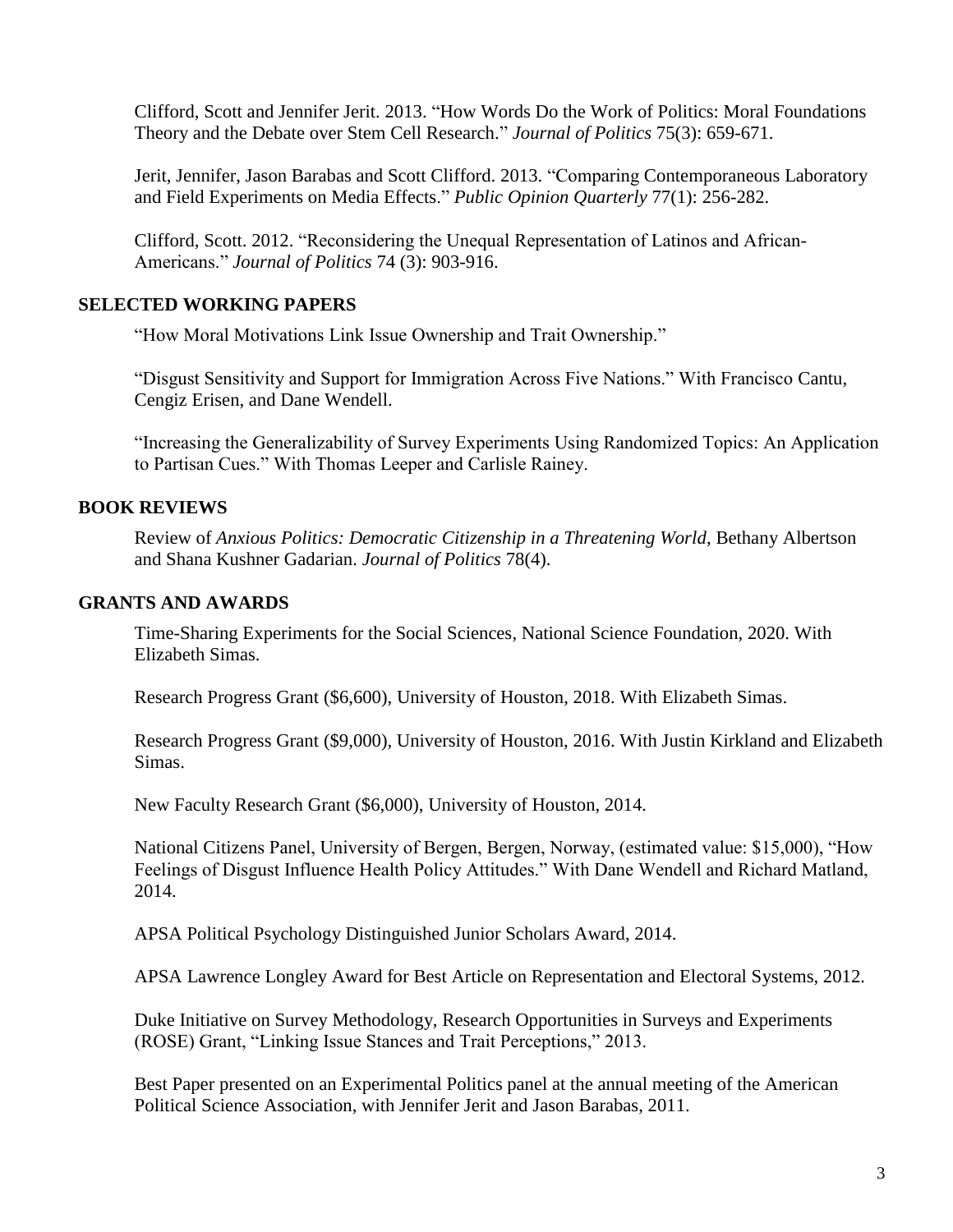National Science Foundation: Time-Sharing Experiments for the Social Sciences, "Do Attempts to Increase Respondent Attention Increase Social Desirability Bias?" With Jennifer Jerit, 2012.

Roberta Sigel Award for the Best Paper by a Junior Scholar at the annual meeting of the International Society for Political Psychology Meeting, with Jennifer Jerit and Jason Barabas, 2011.

# **INVITED TALKS AND OTHER PRESENTATIONS**

"Perceptions of Moral Character are Central to Evaluations of Politicians." Conference on Personality, Party Leaders, and Election Campaigns, St. John's, Newfoundland, Oct. 14-15, 2016.

"The Surprising Effects of Disgust on Political Attitudes." Assistant Professor Excellence talk, University of Houston, Sept. 28, 2016.

"Crowdsourcing Respondents for Online Surveys." Department of Political Science, Texas A&M University, March 24-25, 2016.

"Linking Issue Stances and Trait Perceptions: A Theory of Moral Exemplification." Department of Political Science, Stony Brook University, October 21, 2013.

"Linking Issue Stances and Trait Perceptions: A Theory of Moral Exemplification." American Politics Research Group, University of North Carolina at Chapel Hill, September 20, 2013.

"Confirming the Worst: Character Trait Perceptions and Candidate Rumors." Political Behavior and Identity Workshop, Duke University, April 17, 2013

"Manipulating Trait Perceptions with Moral Justifications." Moral Attitudes and Decision-Making Lab, Duke University, January 14, 2013.

"Comparing Treatment Effects in Parallel Experiments." New York Area Political Psychology Meeting, Columbia University, April 28, 2012.

# **TEACHING EXPERIENCE**

Graduate Courses

- Political Psychology
- Experimental Design

Undergraduate Courses

- Political Parties
- Political Psychology
- Introduction to Research Methods
- Introduction to American National Government
- Morality and Politics

Workshops

Crowdsourcing Respondents for Online Surveys, Texas A&M University: Spring 2016.